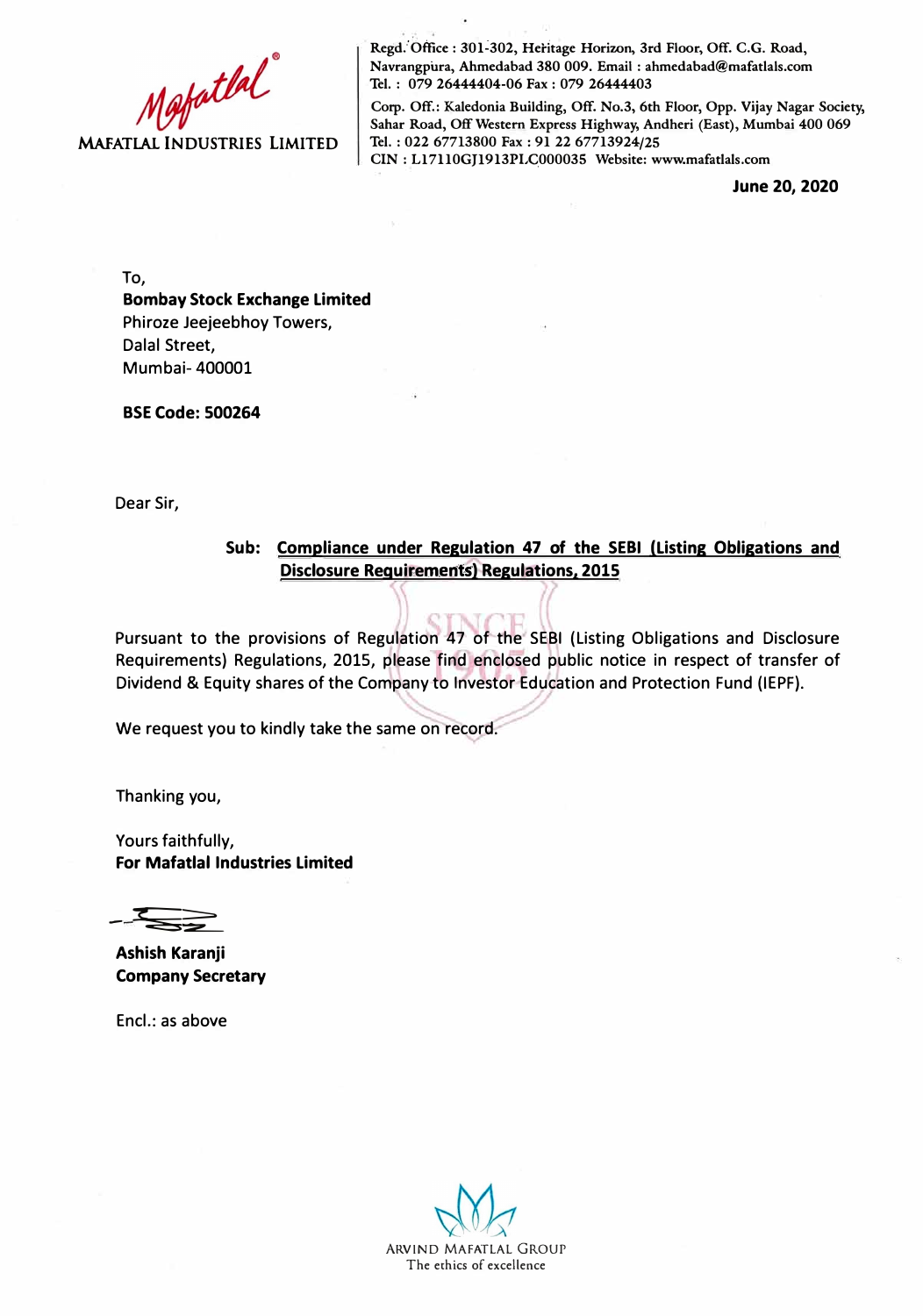

## **FINANCIAL EXPRESS**